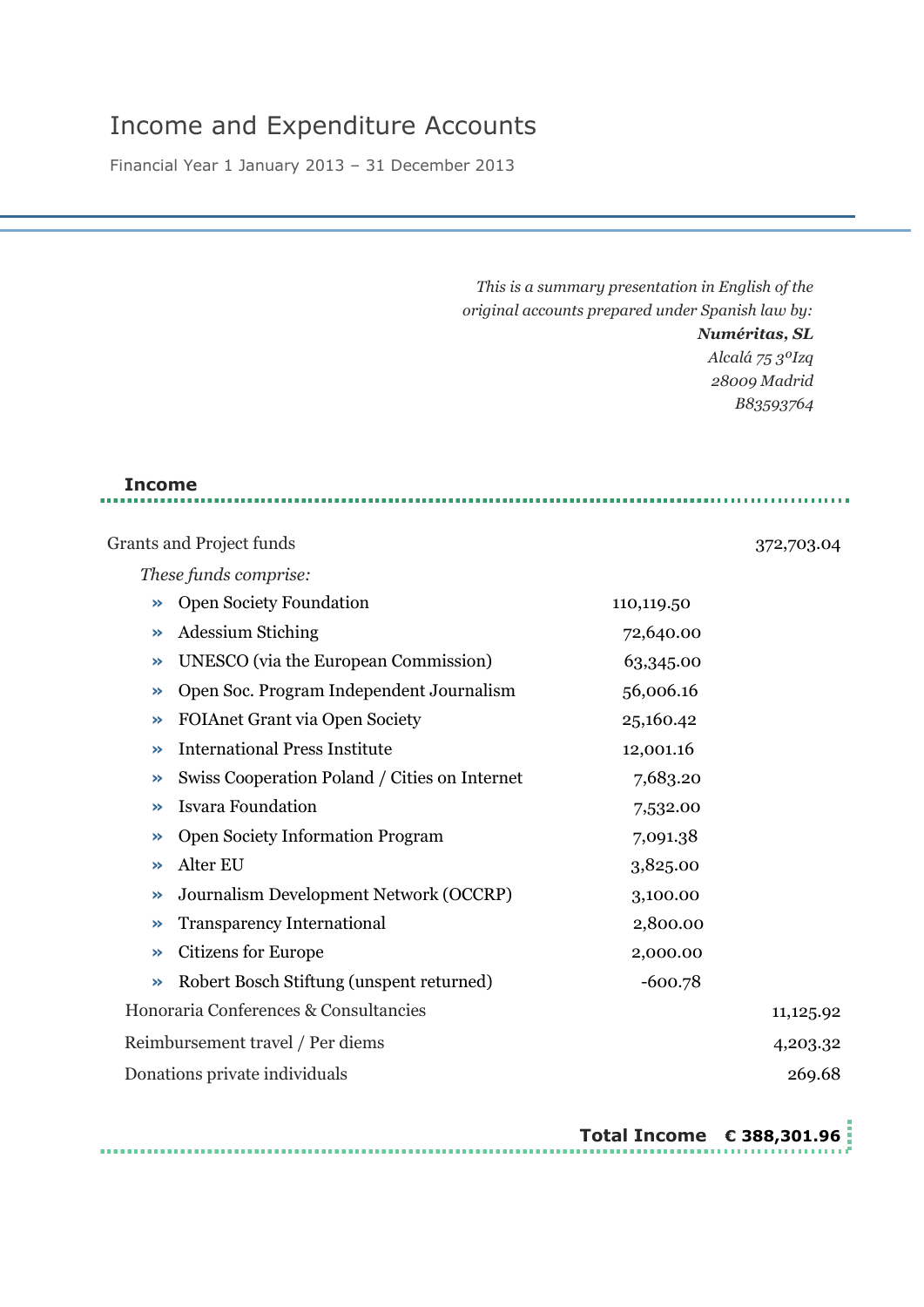# **Expenditure**

## **Personnel & Management Costs**

| Executive Director (with tax, social security and health insurance) |           | 58,206.00    |
|---------------------------------------------------------------------|-----------|--------------|
| Staff and professional collaborators (inc. tax and social security) |           | 113,935.13   |
| <b>Consultants &amp; Researchers</b>                                |           | 24, 183. 55  |
| <b>Internship Allowances</b>                                        |           | 3,613.20     |
| Accountants, Payroll                                                |           | 4,156.79     |
| Legal services                                                      |           | 369.50       |
|                                                                     | Sub-total | € 205,064.17 |

## **Operating and Project costs**

| Accommodation                                              | 8,857.71  |
|------------------------------------------------------------|-----------|
| Bank charges (includes transfer fees)                      | 771.68    |
| Conference Room Hire + Event Refreshments                  | 4832.80   |
| Depreciation Office Equipment & Furniture                  | 1098.99   |
| Design - Graphic & Web                                     | 8888.90   |
| Gifts (in lieu of accommodation) and presents              | 136.33    |
| Insurance - Office, Liability, Travel, Health              | 1717.44   |
| Office & IT Equipment                                      | 1123.01   |
| Office cleaning                                            | 2497.32   |
| Office rental                                              | 26,136.00 |
| Office supplies, consumables, newspapers, books            | 569.00    |
| Postage and couriers                                       | 443.52    |
| Printing                                                   | 4145.74   |
| Refreshments and business meals                            | 2243.83   |
| <b>Re-Grants to Partners</b>                               | 3484.16   |
| Software                                                   | 22.34     |
| Tax interest payments, charges                             | 842.81    |
| Telephone/internet/mobile/Skype                            | 2,721.62  |
| Translators / Interpreters                                 | 3,663.90  |
| Travel (includes long distance and local ground transport) | 16,805.10 |
| Utilities – Electricity, Gas & Water                       | 1,383.70  |
| Web domains                                                | 247.70    |